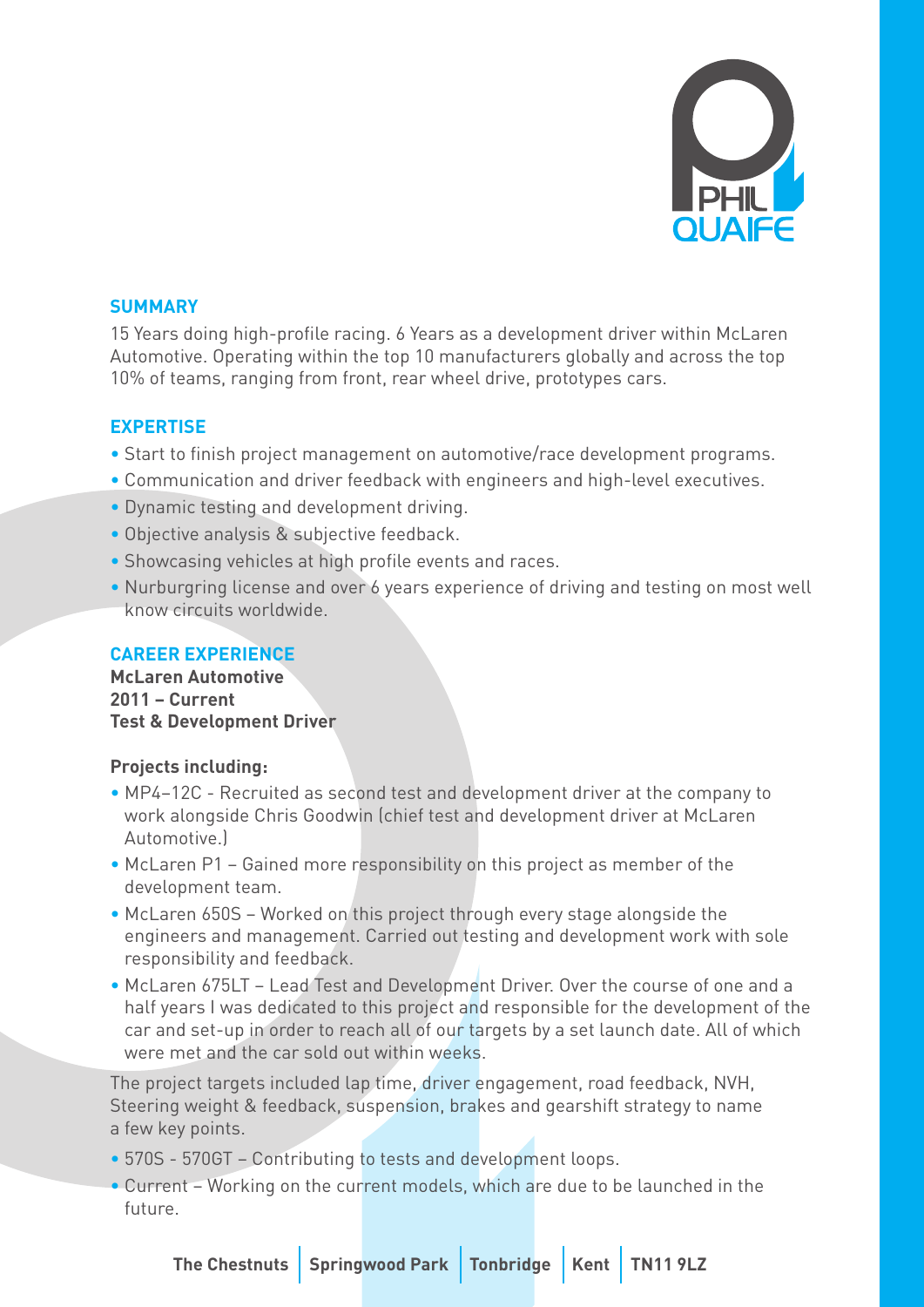

- McLaren GT3 During my time at McLaren I was also involved in the development of the 12C GT3 car and continue to work with MGT to shakedown and prepare their race cars.
- P1 GTR Driving, development and durability testing. Preparing cars for high profile events.

#### **During my time at McLaren working on various projects my role included: Test & Development Role Responsibilities:**

### **Dynamic Testing, including:**

• Suspension collaboration, tyre testing, steering weight & feedback, active aero collaboration, brake systems (Feedback & Performance).

#### **Specialised in Driver Engagement and in car experience. Test Procedures, including:**

- Powertrain Engine & Gearbox development & calibration.
- Tyre development.
- Brake & Steering feel.

# **Extreme Environment Testing, including:**

- Hot Environment Testing (HET) High speed track laps, brake durability and powertrain cooling. HVAC Performance.
- Cold Environment Testing Track laps, ESP calibration and performance.
- Maximum Velocity Testing at Nardo Technical Proving Ground.

# **HMI Displays & Ergonomics, including:**

• Driver interaction, comfort, accessibility.

# **Electronic Stability Programs, including:**

• Anti Brake System (ABS), Traction Control System (TCS) Vehicle Dynamic Control (VDC) collaborating all these areas in all different environments. i.e Wet, Dry, Ice handling tracks as well as going to the Nurburgring.

**Aerodynamics** – High speed manoeuvres and track driving to understand aero balance.

**Road Damper Tuning** - Calibrating suspension software to hit road comfort targets. Impacts & general ride and engagement.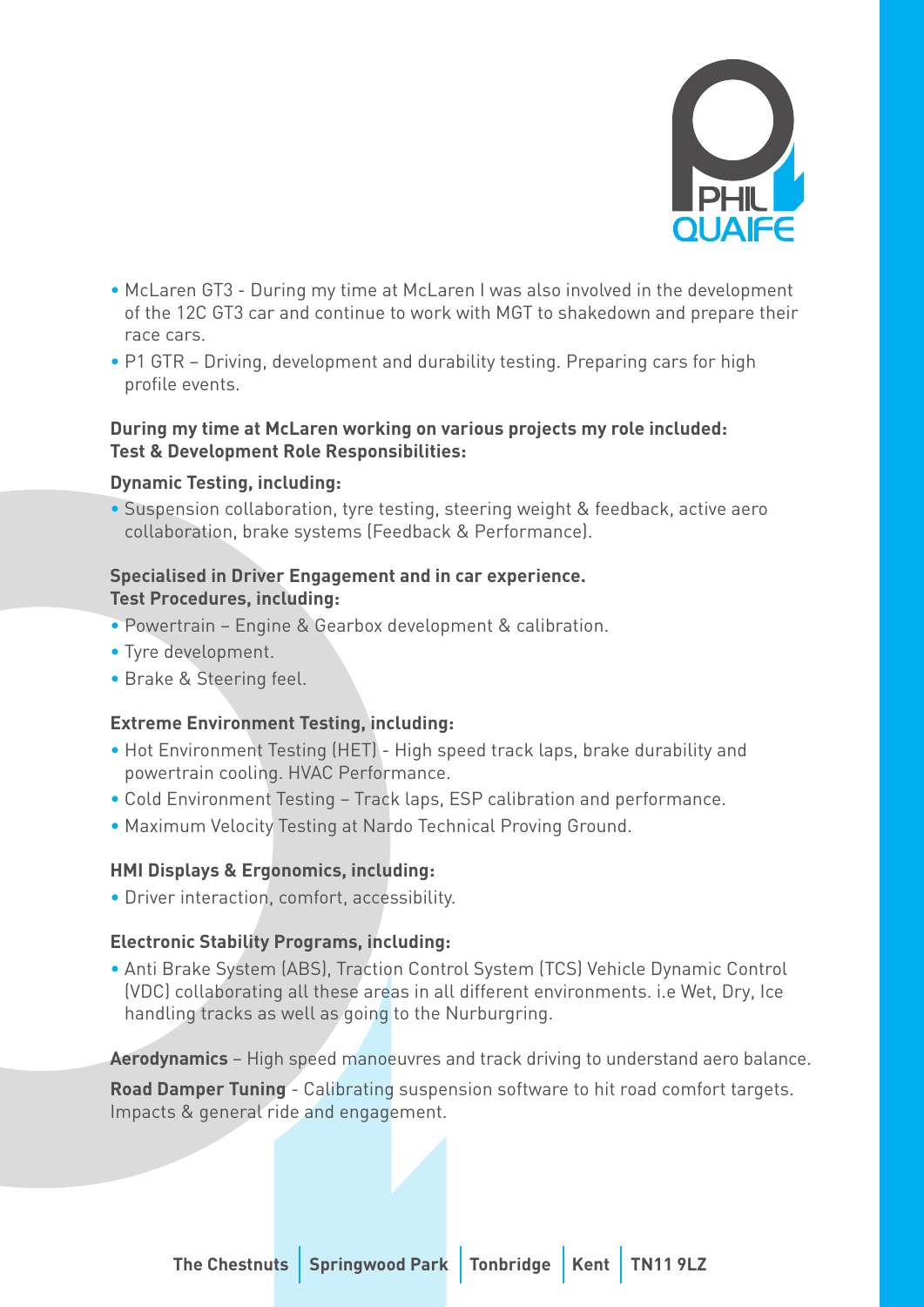

# **Noise vibration and harshness (NVH)** – Experience and volume from the engine/exhaust.

# **High Speed lap time development –**

- Model differentiate, load on individual suspension components.
- Driftability collaboration.
- ESP Performance.

## **Press Work:**

- Driver for press days, including photoshoots, filming, working with press crews and offering high speed driving, drifting and precision driving.
- Preparing the cars for press events, including live shows, filming and magazine work. Working with press teams and journalists.
- Driving & Showcasing the latest range of cars at high profile events including Goodwood Festival of Speed, Car Shows, Goodwood Members Meeting etc.
- Driving at F1 Sponsor events liaising and driving with F1 drivers and high profile celebrities.
- Interviewing with journalists sharing information about the car, driving them in the car around tracks, showcasing the car and demonstrating the cars abilities.
- Shaking down cars for events finalising tyre pressures and set up to maximize lap times and car performance.

# **Other responsibilities include:**

- Lead lap time Driver.
- McLaren Simulator testing components pre manufacture for all automotive projects.
- Liaising with project teams, engineers and mechanics to reach individual testing targets and overall project targets.
- Sharing ideas, knowledge and experience with colleagues from over 15 years in motorsport industry and 6 years in automotive.
- Evaluating contractual drivers for durability test work & development. (Responsible for approving them for this).
- Liaising directly with high-level company executives and directors.
- Presenting car development progress to high level company individuals. Demonstrating what the car can do and showing them around the vehicle explaining new features that have been developed. Driving them on track to demonstrate the development progress.